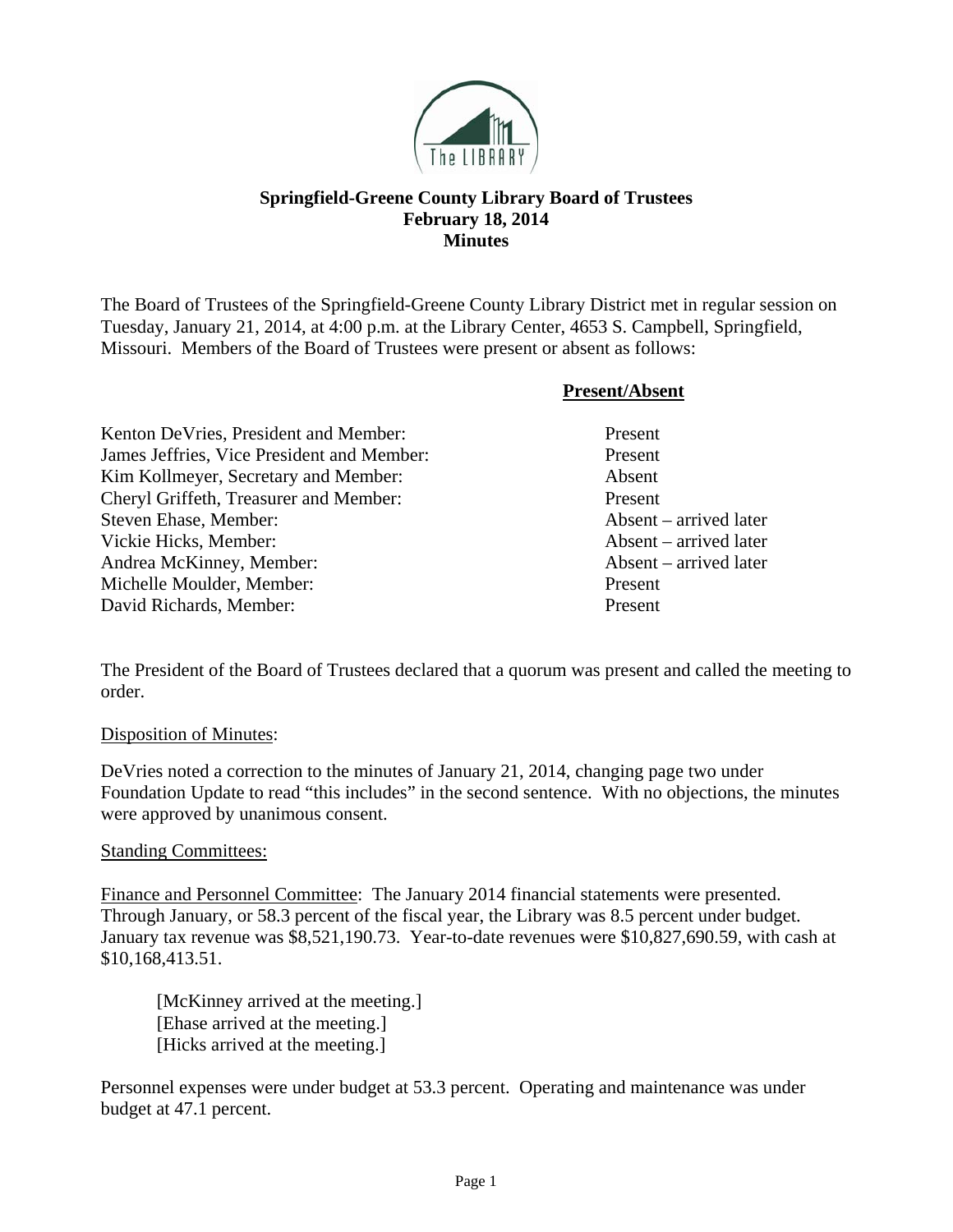Buildings and Grounds: The Buildings and Grounds Committee did not meet in February, but Cooper updated the board on some items. There will be no Buildings and Grounds Committee meeting in March due to Public Library Association Conference in Indianapolis at the scheduled time. Staff met with police about crime prevention strategies through environmental design recommendations, and some strategies will be implemented at the Park Central Branch Library. A bid request will be issued for the canopy at the Library Center. The ladies' restroom at the Library Center will be renovated. Front tiles will be replaced at the Library Center entrance. As of the end of January, 2014, the Library snow removal budget was spent, and Buildings and Grounds staff have done snow removal since that time.

Programs-Services-Technology Committee: The presentation made by Brian Grubbs, Local History Manager at the Library Center, will be recapped later in the meeting.

Report of the Director:

- The Library was accepted as a passport acceptance center. A committee has been formed to begin planning.
- A tax abatement for "The Q Place" student housing redevelopment area was approved by the Springfield City Council. The impact this abatement will have on the Library's tax collections is not yet known.
- Cooper and Human Resources Director Lori Strawhun attended a seminar on Healthcare Reform Act and its impact on businesses and organizations. Two new fees will be required per insurance enrollee beginning in 2015, and another fee based on the type of plan the Library will have beginning in 2018.
- The Library received approval for a Library Services and Technology Act grant for Summer Reading to Go, the  $8<sup>th</sup>$  year that the Library has received the grant.
- The Secretary's Council on Library Development approved the Missouri State Library's plan to use Springfield-Greene County Library's Racing to Read early literacy model as a basis for a grant and continuing education program for Missouri Public Libraries.
- The Between Friends Gift Shop disbursed \$3,313.98 to the Library, which represents the profit from the 2013 Holiday Stores. This money will go towards the Library District's summer reading program.
- The Library received a \$1,000 grant for Teen Tech Week from the YALSA (Young Adult Library Services Association) and the Best Buy Children's Foundation. The money will be used to purchase four Raspberry Pi's for teen programming.
- The Tulsa City-County Library has joined MOBIUS, which will enable patrons to access Tulsa's 1.5 million-item collection for borrowing through interlibrary loan.
- The Springfield News-Leader recently featured a bouquet of roses and a rose on another day to the librarians at the Springfield-Greene County Libraries. In addition, the Library Station and Meeting Room Coordinator Gail Gourley and her team at the Library Center were specifically mentioned.
- The Food For Fines promotion collected 7,172 pounds of nonperishable food for Ozarks Food Harvest, and the Library waived \$3,189.94 in fines.
- The traveling exhibit "Changing America: The Emancipation Proclamation 1863, and the March to Washington, 1963" will be on display at the Library Center July 12 – August 22. The exhibit and the programming that will accompany it have been chosen as the fourth quarter project of the Greater Springfield Race & Faith Collaborative's yearlong celebration, and will serve as the bookend event to the MLK  $50<sup>th</sup>$  anniversary Unity March to the Square.